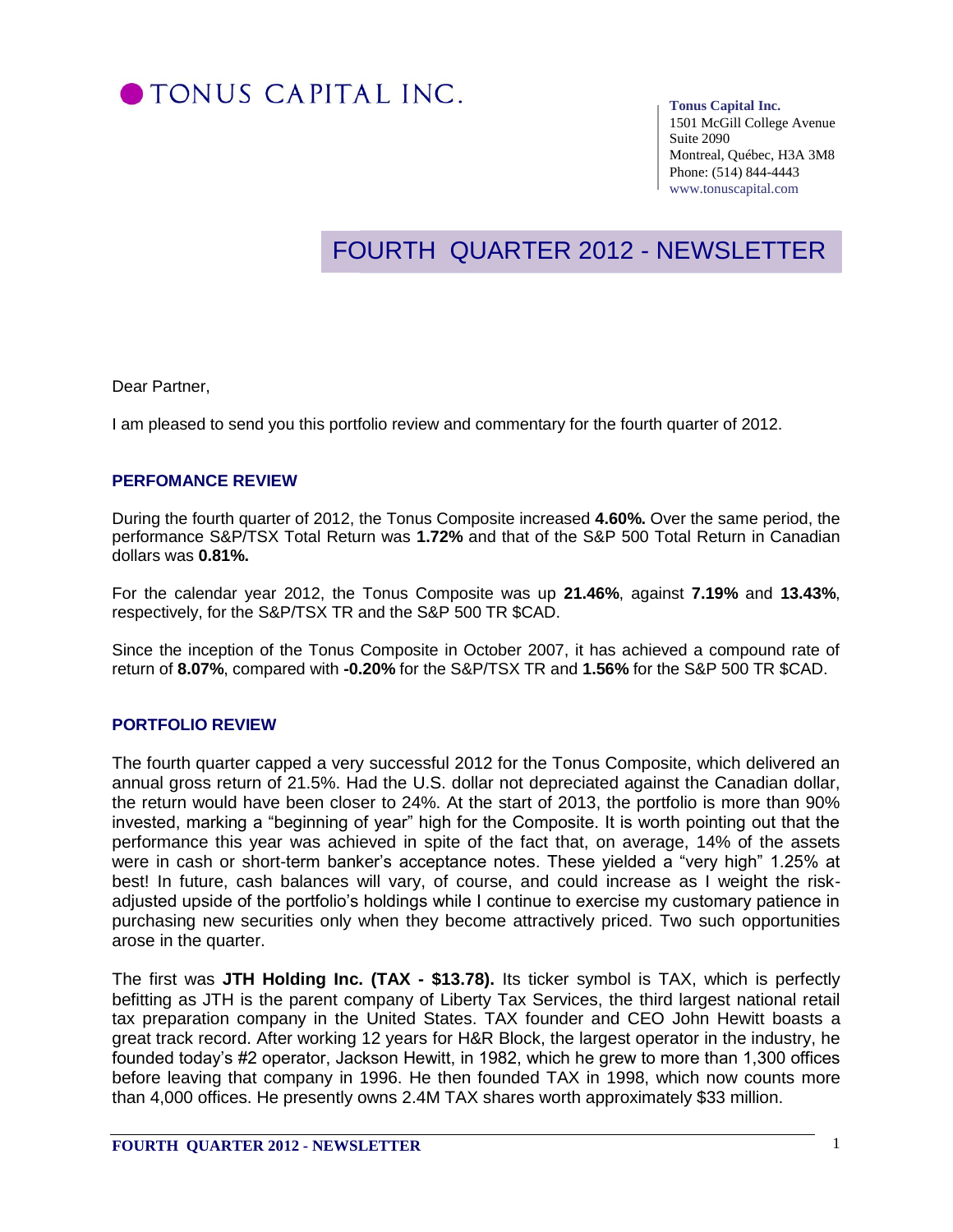TAX bears witness to Tonus's opportunistic investment philosophy. JTH had planned an IPO back in the spring of 2012, but as it finalized the process in May, Facebook went public and we know how that unfolded. As the IPO market was subsequently closed to new issuers, TAX took the unorthodox path of listing its existing shares on the over-the-counter (OTC) market in June before taking them to the NASDAQ in July. Unfortunately for the company, the move went largely unnoticed and the share price quickly fell from an initial \$15 to \$10. It was at this point that I began buying shares.

As the saying goes, there are only two sure things in life: death and taxes. Whether this is true or not, the tax-preparation industry is very steady and non-cyclical, but mature. This notwithstanding, TAX is the company that opened the most new locations in the past 5 years. This has allowed it to gain considerably on its competitors in terms of market share. With the roughly 500 new stores slated to open this year, TAX will reach 4,600 locations and intends to double its count by 2020. In comparison, H&R Block currently has nearly 11,000 locations in the United States. However, TAX operates a model whereby franchisees own and operate its locations. In addition to having the owner in the store during the short, but intense, tax season, it means that the company does not need to raise large amounts of capital to expand. In addition, recent regulatory changes should help national preparers take market shares away from momand-pop operations, which still control 75% of the market. Starting next tax season, all tax preparers will be required to pass a national exam and be licensed by the IRS. Finally, the healthcare reform will force many individuals who were not required to file an income-tax return to do so as of fiscal 2014.

An increase in the number of filings prepared, combined with regular price hikes and a higher percentage of financial products processed internally, should result in EPS for TAX of more than \$1.50 this year and \$1.80 next year, according to my model. There will certainly be a liquidity event in 2013 as two of TAX's initial investors wish to reduce their current ownership. Though this might create some short-term pressure on the share price, it will improve the company's liquidity and might draw coverage from sell-side analysts. The larger but slower growing H&R Block has its stock trading at 11x earnings. The faster growing TAX deserves a similar multiple at the very least. This would translate into a share price of \$20.

**Leucadia National Corp. (LUK - \$23.79)** was the other new purchase in the last quarter of 2012. The company operates a conglomerate of businesses, ranging from automobile dealerships to timber processing. Its main investments are National Beef (beef processing), Inmet Mining (copper mining), and Jeffries Group (investment bank). Over the years, Leucadia's two deal-makers, Chairman Ian Cumming and President Joseph Steinberg, have created enormous value for themselves and shareholders by buying or investing in companies that were under-valued, mispriced, in need of financing or in bankruptcy. The two men are now each worth more than \$500 million.

Because of their approach of scooping up troubled companies in order to redress and sell them, the company's earnings have been highly volatile on a quarterly and even annual basis, especially as some of its public investments are marked to market. This makes Leucadia hard to value. The best way to analyze its performance is to examine the growth in its book value per share, that is, the value of all assets less all liabilities divided by number of shares. Over their 34 years at the helm of the company beginning in 1978, Cumming and Steinberg have seen book value per share grow at a compound annual rate of 18% (13% over the past 10 years). Investors have historically paid a premium to book value for two reasons: a) some investments were worth more than their accounting value and b) the Cumming/Steinberg duo was expected to continue growing shareholder equity.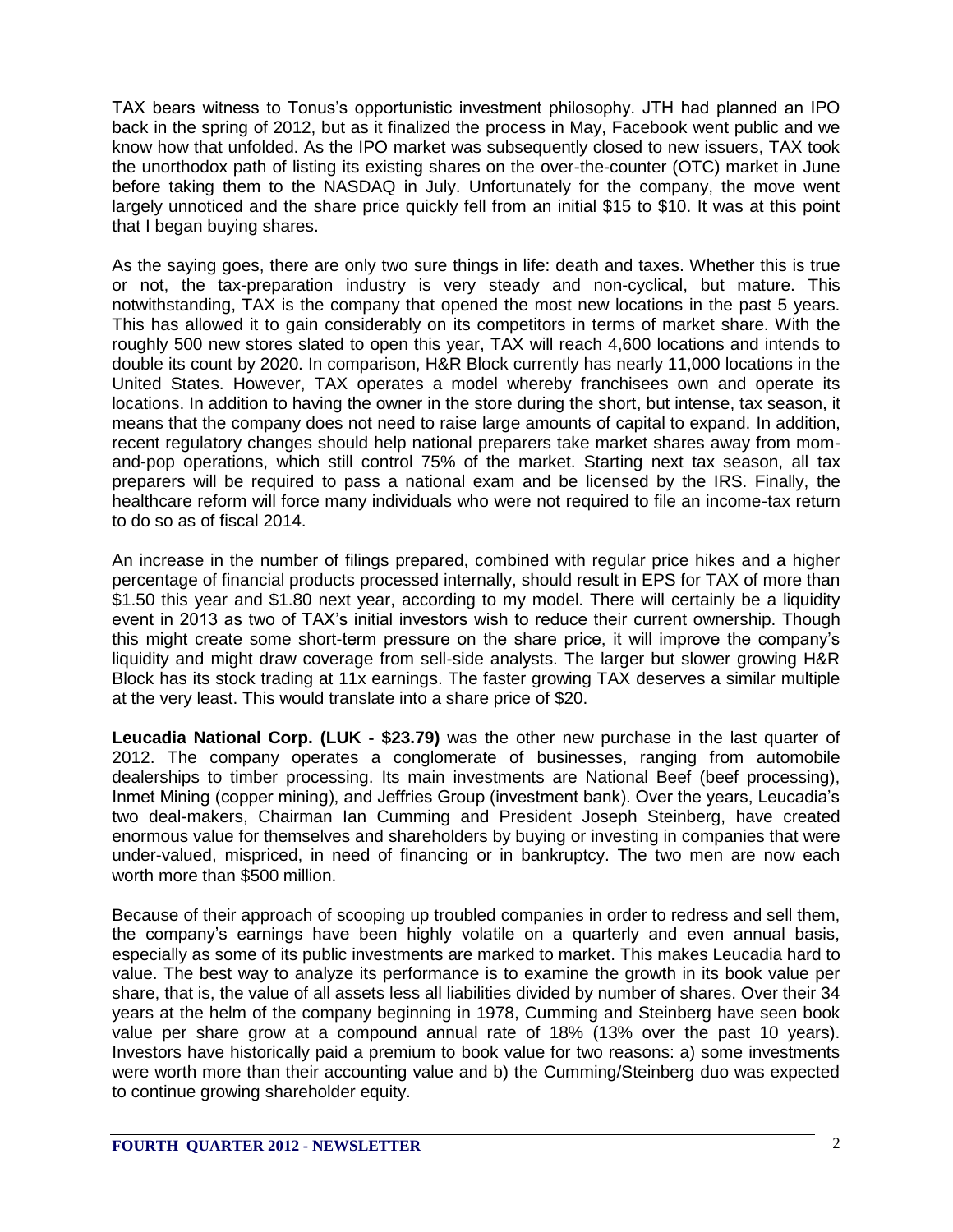Recently, the company's stock has been trading at a discount to book value. I purchased our shares at less than \$22 on average while book value is presently closer to \$25. The market was wary of Leucadia on account of three issues that I believe have now been laid to rest. First, profitability in the mining sector has been under pressure during 2012 and this negatively impacted the value investors were willing to put on the company's sizeable investments in the sector, namely in Fortescue and Inmet Mining. In this regard, the Fortescue investment was liquidated in October for \$715 million and a pre-tax gain of \$526 million and Inmet received an acquisition offer in December that propelled its share price from \$55 to \$70.

The other two areas of concern were the value to assign to the company's large deferred tax asset of \$1.4 billion and the company's succession planning in light of the fact that its two principal managers were drawing closer to retirement. Both issues were addressed in November when Leucadia announced the acquisition of Jeffries Group, in which Leucadia already held a 28% stake. Jeffries is led by Richard Handler, who has done a fabulous job in a difficult environment over the past 10 years. He will now be CEO of Leucadia, which takes care of the succession problem. Moreover, as Jeffries is highly profitable, Leucadia will be able to take advantage of its deferred taxes more quickly. Both Jeffries and Leucadia have a track record of growing shareholder equity. I expect this trend to continue, which should lead investors to price Leucadia shares at a premium to book value.

On the sell side, our position in **The Madison Square Garden Company (MSG - \$44.35)** was liquidated during the quarter at \$44. The stock proved a great performer as shares were purchased in March 2010 at \$18. Since then the company managed to increase pricing and revenue as it completed phase one of the Garden's renovations. Moreover, there has been a high demand for its media assets, specifically the MSG cable channel. Like other specialty sports channels, it has been able to impose much higher affiliation rates on cable distributors. However, I believe most of the stock's value had been realized at time of sale.

### **COMMENTARY**

I feel it is important to discuss performance attribution as 2012 was indubitably an excellent year. In theory, the solid return could have been generated by a single stock (for example, a 2% position going up 10x during the year would generate a 20% return for the portfolio). If so, you would be justified in wondering whether I was capable of hitting such a homerun two years in a row. Given that the portfolio is concentrated in a small number of large holdings, most of the performance is expected to be driven by just a few stocks. Looking back, however, its return in excess of 20% is not attributable to just one "super performer". Five stocks contributed more than two percentage points and four more added more than one percentage point to the overall return. In other words, nine stocks made a large impact on the performance. Some we are still holding and I believe they will continue to perform well over the long term.

One such stock is the year's largest contributor, **Comcast Corporation (CMCSK - \$35.92).** The cable company became the largest holding of the portfolio in October 2009 after news leaked that it was looking to buy NBC Universal. The market wasn't fond of the deal, but I liked it, as it enabled Comcast to increase its cable portfolio and accelerate its transition to digital media. As Comcast's share price underperformed during 2010, my patience and investment thesis were tested, but I took advantage of this mispricing to buy more shares. It was finally this year that the market gave credit to CEO Brian Roberts and drove the stock up 52%. The EV/EBITDA multiple has gone from 5x in 2009 to 6.5x today, profitability grew by 20%, and \$9.5B has been returned to shareholders in the form of dividends (\$4.0B) and share buybacks (\$5.5B). The timing of my purchases will rarely be perfect, but by conducting my own research and forming